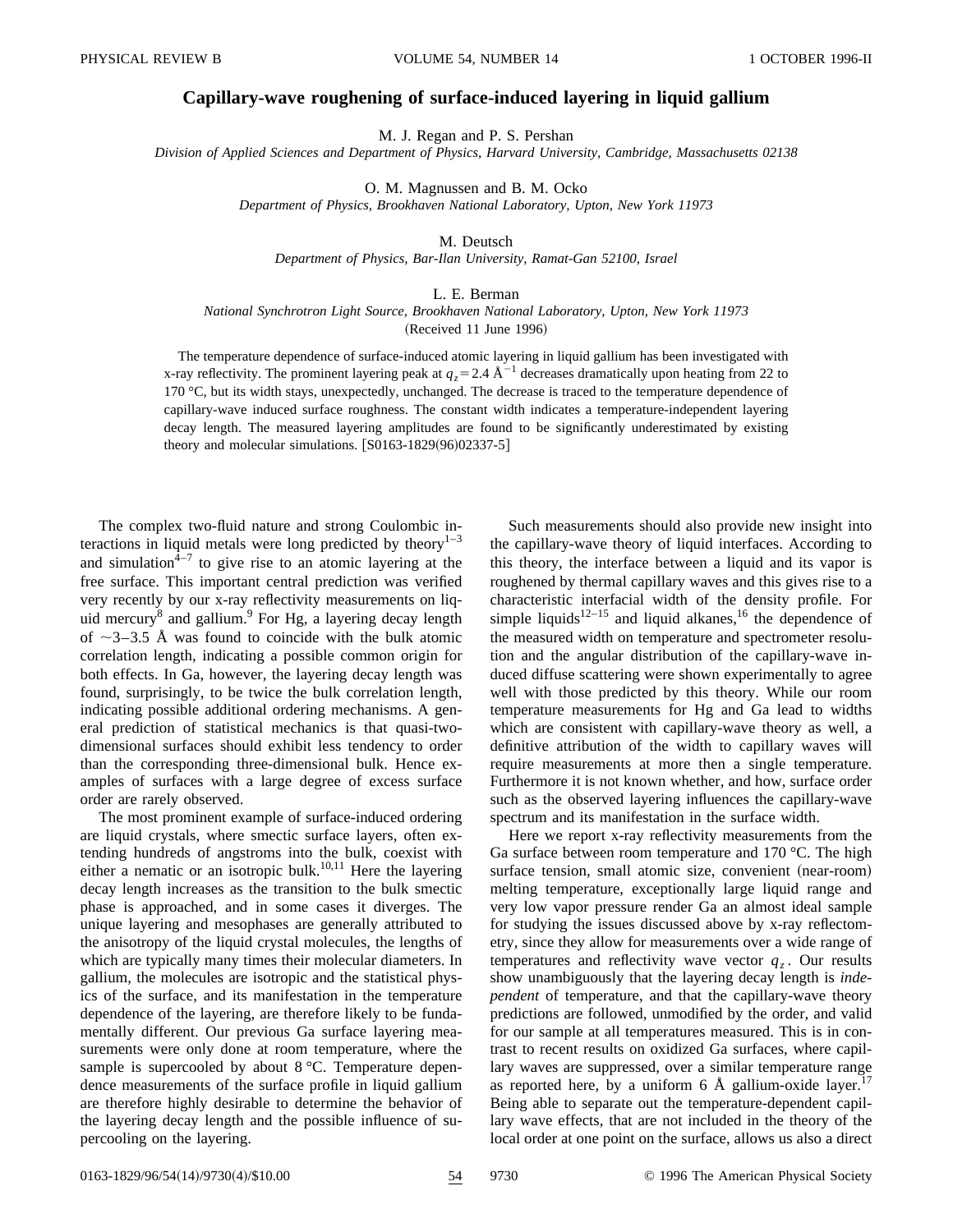

FIG. 1. Measured reflectivity curves for liquid Ga at various temperatures, normalized to the Fresnel Law of Optics. The fits to the data are from the three-parameter layered capillary-wave model discussed in the text. For clarity, error bars are not shown for these data, but typical error bars are included on the data in the inset. The inset shows that similar  $R/R_f$  data are collected when varying the temperature with either lamp illumination or resistive heater  $(T=160 \degree C)$ .

comparison of the measurements with theory. We find that existing theories significantly underestimate the degree of ordering as reflected in the amplitude of the layering in the local density profile for liquid metals.

X-ray reflectivity measurements were carried out at the wiggler beamline X-25 at the NSLS using a toroidal mirror and a liquid reflectometer with a water-cooled  $Ge(220)$  crystal monochromator set to reflect at  $\lambda$ =0.6532 Å. Details of the sample preparation, surface cleaning, data collection and analysis procedures have been presented elsewhere.<sup>9,18</sup> The Ga sample was heated either by illumination through a viewport in the UHV chamber using a powerful halogen lamp or by a resistive heater installed inside the chamber under the sample holder. Identical results were obtained by both methods. The temperature was measured using a thermocouple placed beneath the sample holder and calibrated within  $\pm$ 3 °C using a similar thermocouple placed in the liquid Ga.

Figure 1 shows the basic results of the x-ray specular reflectivity experiments, where the measured reflectivity is normalized to the Fresnel theory. As noted previously,<sup>9</sup> a peak is observed at  $q_z \sim 2.4 \text{ Å}^{-1}$ , indicating atomic layering with a layer spacing  $d \approx 2\pi/q_z = 2.6$  Å, and its corresponding peak width is consistent with atomic layering extending an exponential decay length of  $\sim$ 3–4 atomic diameters into the bulk. The striking feature is that, in contrast to the effect of temperature on surface layering for liquid crystals<sup>10,11</sup> where the decrease in the peak height is invariably accompanied by an increase in the peak width, the temperature increase in our case reduces the peak height but leaves its width unchanged. This suggests that with increasing temperature the layering decay length is unchanged, and the amplitude of the density variations are simply reduced. Although various models can and have been constructed to describe the profile and quantify its variation with temperature, the model-independent features that must always be present are a temperature independent layering decay length of  $\sim$ 3–4 atomic diameters and a temperature-dependent density variation amplitude. The surface roughness, included in every model as a Debye-Waller-like factor, shows also a model-independent behavior by yielding an identical temperature dependence for all models. Since this fully accounts for the amplitude variation, we conclude that all temperature effects are introduced via the roughness. In turn, the temperature variation of the roughness is found to agree with that predicted by capillary-wave theory.

To make this discussion more quantitative, we note that for wave vectors  $q_z$  larger than  $4-5$  times the critical wave vector, the reflectivity is related to the average electron density along the surface normal,  $\langle \rho(z) \rangle$ , by

$$
\frac{R(q_z)}{R_f(q_z)} \approx \left| \frac{1}{\rho_{\infty}} \int \left[ \frac{d\langle \rho(z) \rangle}{dz} \right] e^{iq_z z} dz \right|^2, \tag{1}
$$

with  $\rho_{\infty}$  the known bulk electron density and  $R_f$  the theoretical reflectivity for a perfectly flat surface calculated from the Fresnel Law of Optics. A simple layered density model, based on Gaussian functions, has been applied to  $Hg$  (Ref. 8) and Ga (Ref. 9) and is modified here to include the effects from thermally induced capillary waves. This ''distorted crystalline model'' is composed of equally-spaced atomic layers where the density distribution along the surface normal of each layer is broadened by mean square displacements (MSD) that increase with distance into the bulk liquid. This leads to an oscillatory profile close to the surface and a uniform density beneath it. To account for the temperature dependent capillary-induced surface roughness, the atomic distribution of the distorted crystalline model is convoluted with  $\exp(-\sigma_c^2 z^2)$ , where  $\sigma_c$  is the contribution to the MSD due to capillary waves. Since this procedure smears the whole profile uniformly, the convoluted profile has a smaller layering amplitude, but no change in the decay length. The simplest way of including the temperature dependence in the model is, thus, to represent the MSD of the *n*th layer as

$$
\sigma_n^2 = n\,\overline{\sigma}^2 + \sigma_c^2 = n\,\overline{\sigma}^2 + \sigma_0^2 + \frac{k_B T}{2\,\pi\,\gamma} \ln\left(\frac{k_{\text{max}}}{k_{\text{min}}}\right),\tag{2}
$$

where  $n=0, 1, 2...$ ,  $\overline{\sigma}$  is a measure of the increasing rootmean displacement as the density approaches the bulk liquid and  $\sigma_0$  is an intrinsic contribution which, along with the final term, makes up the contribution from the thermal capillarywave displacement.<sup>19,20</sup>

In general the capillary contribution is determined by balancing the thermal energy,  $k_BT$ , with the surface tension  $\gamma$ and gravity. The logarithmic term in Eq.  $(2)$  arises from the  $1/k<sup>2</sup>$  dependence of the contribution of surface tension to the energy of a surface capillary wave with wave vector **k**. The short and long wavelength cutoffs,  $k_{\text{max}}$  and  $k_{\text{min}}$ , respectively, are determined by the molecular size *d*  $(k_{\text{max}} = \pi/d = 1.26 \text{ Å}^{-1})$  and gravity  $(k_{\text{min}} \propto \sqrt{\Delta \rho g / \gamma}$  with  $\Delta \rho$ the mass density difference between the liquid and vapor). However, for the present x-ray measurements carried out on a curved sample, the longest coherence length that can be measured is  $4\pi/(q_z\Delta\beta)$ , with  $\Delta\beta$  determined by the local radius of curvature  $(R \sim 150 \pm 30$  mm for the Ga samples measured here) and the beam height at the sample position  $(h \sim 0.1 \text{ mm})$ , leading to  $k_{\text{min}} = 2 \pi h / (R\lambda) = 0.0064 \text{ Å}^{-1.18}$ With a uniform layer spacing *d* the reflectivity is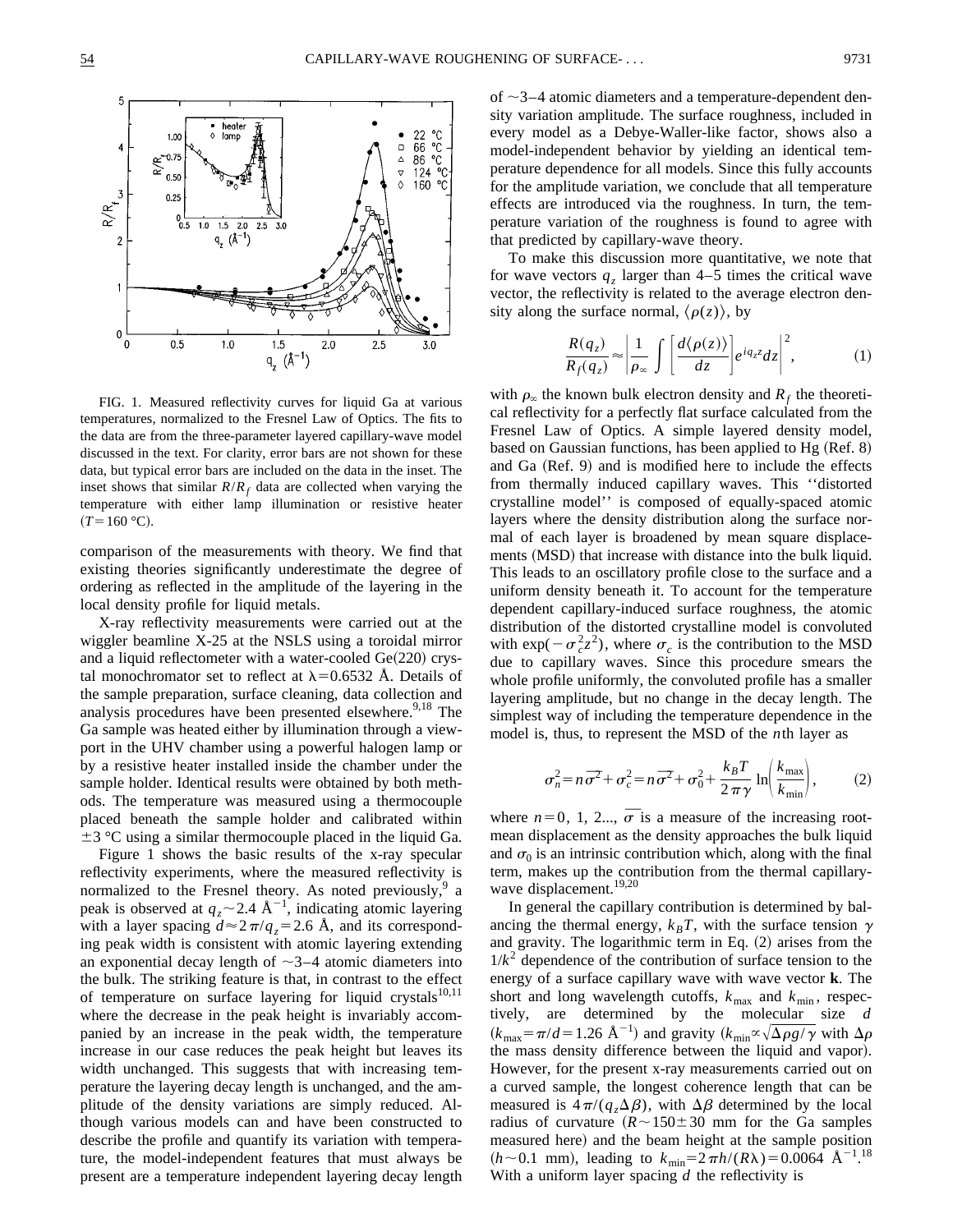

FIG. 2. Electron density profiles for the Ga liquid/vapor interface at 22 and 167 °C generated from the three-parameter layered capillary-wave model discussed in the text. Also included is the electron density profile from our fits extrapolated to a temperature of 500 °C, which shows the diminution of the layering at the higher temperatures. The inset shows the intrinsic gallium layering profile prior to including the temperature dependence of the capillary width (i.e.,  $\sigma_c = \sigma_0$ ).

$$
\frac{R(q_z)}{R_f(q_z)} = e^{-q_z^2 \sigma_c^2} \left| \frac{f(q_z) q_z d}{Z} \right|^2 \left| e^{q_z^2 \overline{\sigma}^2} e^{-iq_z d} - 1 \right|^{-2},\tag{3}
$$

where  $f(q_z)$  is the atomic scattering factor.

Over the temperature range measured, there is excellent agreement between this simple three-parameter model and the measured reflectivity. Figure 1 shows the model fit to the Ga data. The fact that all five data sets can be fit with the same three parameters,  $d=2.504\pm0.006$  Å,  $\sigma_0=0.37\pm0.027$ same three parameters,  $d = 2.504 \pm 0.006$  A,  $\sigma_0 = 0.37 \pm 0.027$ <br>Å, and  $\bar{\sigma} = 0.393 \pm 0.005$  Å, strongly supports the conclusion that all temperature variation is indeed due to capillary waves, not to variations in the local surface layering. The temperature dependence of the surface tension  $\gamma$  is included from Ref. 21, although it does not vary by more than 2% over this temperature range.

The corresponding electron density profiles at the lowest and highest recorded temperatures are shown in Fig. 2, which illustrates that the layering decay length does not change with temperature whereas the amplitudes of the layers do. The decrease of the amplitudes with increasing temperature results from averaging the intrinsic oscillations, with fixed decay length, over an increasingly broader roughness width. Note that in spite of this thermal smearing we still observe appreciable layering even at  $\sim$ 150 °C above the Ga melting point. To permit quantitative measurements at even higher temperatures, flatter samples are required. The present curved Ga sample leads to a degradation of the signal-to-noise ratio that is equivalent to a coarse detector resolution for a flat sample; it increases the detected intensity from bulk diffuse scattering relative to the specular peak. For our model, extrapolation of the current measurements to  $\sim$  500 °C leads to a layering modulation amplitude that is only 1% of the average density, as compared to 25% at room temperature. At this level, even for a flat sample, the reflectivity peak would be extremely difficult to detect experimentally. At the other extreme, for the  $T\rightarrow 0$  limit, the intrinsic gallium layering profile is unmodified by capillary waves



FIG. 3. (a) The variation of the  $R/R_f$  peak  $(q_z=2.4 \text{ Å}^{-1})$  with temperature. The solid line is from the layered capillary-wave model with the parameters from the fit of Fig. 1, and the dashed line is with  $\sigma_0$ =0. (b) The variation of  $\sigma_c$  with temperature as computed from the data in (a) using Eq. (3) with  $q_z = 2.4 \text{ Å}^{-1}$  and the model in the text. The solid line is the variation expected from capillarywave theory. Note the excellent agreement.

 $(\sigma_c = \sigma_0)$  and is shown as the inset to Fig. 2. The layering is very prominent indeed, with the height of the first layer at 2.8, as compared with 5.8 for a crystalline layer at room temperature calculated from the Debye-Waller factor for solid Ga and the atomic scattering factor.

To further describe the variation in  $R/R<sub>f</sub>$  with temperature, we show in Fig. 3(a) the amplitude of the  $R/R_f$  peak  $(q_z=2.4 \text{ Å}^{-1})$  as a function of temperature. As with the spectra fit in Fig. 1, there is excellent agreement between the peak amplitude and that predicted from the three-parameter layered capillary-wave model discussed previously (solid line). The importance of including an intrinsic width  $\sigma_0$  to the profile is also clearly demonstrated by the broken line which illustrates that without this additional displacement, the capillary width would be insufficient to account for the full interfacial width, and the predicted  $R/R_f$  peak amplitudes would be significantly greater. The origin of  $\sigma_0$  is likely from the finite atomic size; however, contributions due to local deviations of the atomic centers from the ideal flat plane assumed in the existing model  $[Eq. (2)]$  are also possible. These could conceivably result from the same nonisotropic nearest-neighbor atomic distributions that give rise to the shoulder in the structure factor for bulk liquid  $Ga^{22}$  Finally, Fig. 3(b) shows the variation of  $\sigma_c$  with temperature. The  $\sigma_c$  are calculated directly from the  $R/R_f$  peak amplitudes in Fig.  $3(a)$  using Eq.  $(3)$  and the best-fit values of *d* tudes in Fig.  $\mathfrak{z}(a)$  using Eq. (3) and the best-fit values of d and  $\overline{\sigma}$  from Fig. 1. In comparison, the solid line is the capillary width, with  $\sigma_0$  also from the best fit of the data shown in Fig. 1. The temperature dependence relies solely on the capillary-wave contribution, and there is good agreement.

These results show quite conclusively that over the measured temperature range the variation of the density profile with temperature is due exclusively to the corresponding temperature dependence of the capillary waves, and, in con